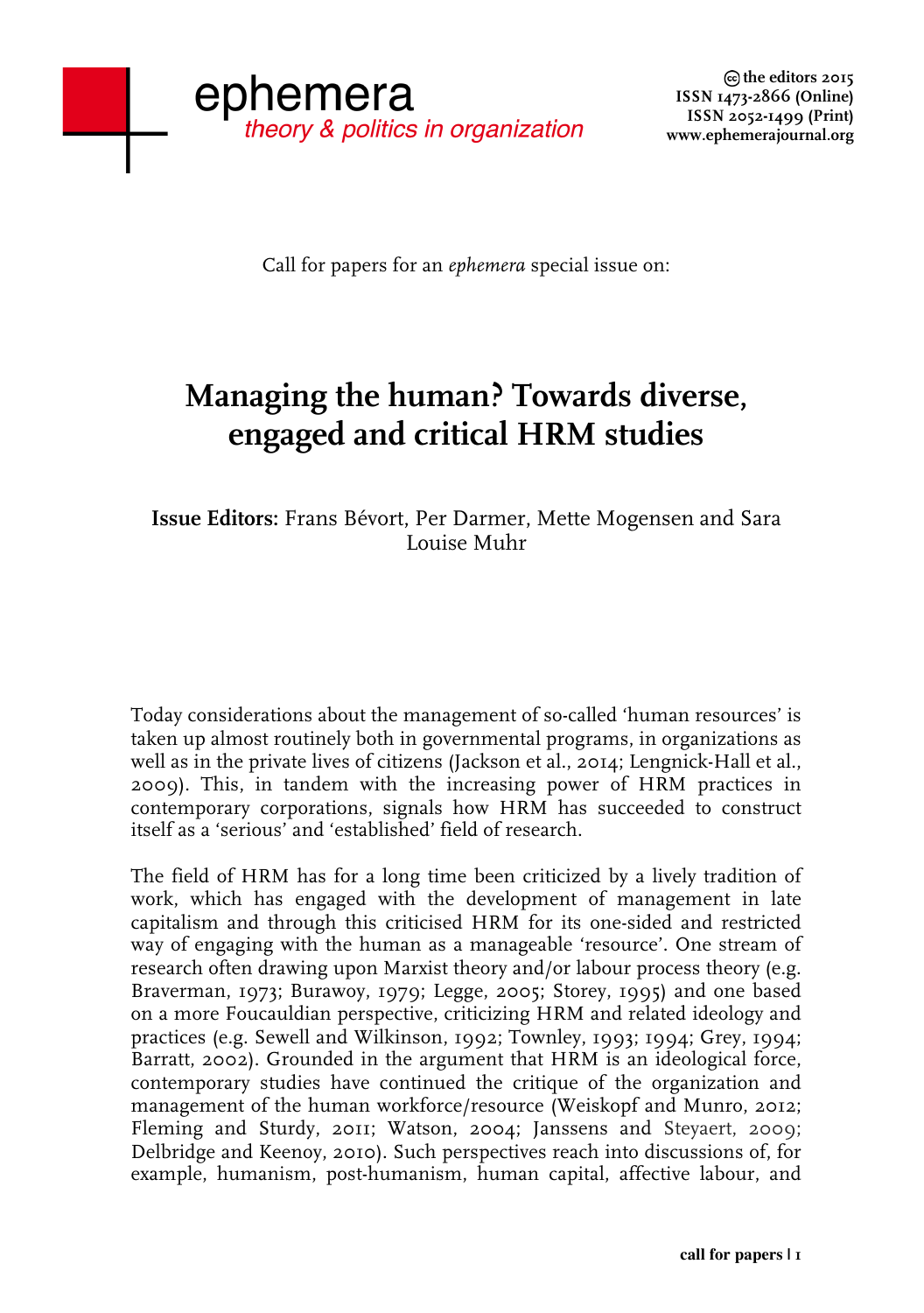the sociology of work (see also Beverungen et al., 2013; Dowling et al., 2007; Figiel et al., 2014; Chertkovskaya et al., 2013; Murtola and Fleming, 2011).

In this way, the history of HRM has been characterized by disciplinary disputes, methodological disagreements and most of all ideological differences, which seem to uphold the boundaries between two separate conversations (e.g. Watson, 2007). This has led to one part of the literature operating on a practical/strategic level and the other part of the literature engaged with ideology critique. The former is easily picked up by practitioners, resulting in its dominance in business schools and HRM teaching. The latter, meanwhile, is engaged in a critique that leaves little room for action and thus falls short of converting theoretical critique into practical implications. A way to bring the field further, we argue, is to develop a constructive and engaged critique of HRM – one that can both theorize the human in HRM and take practice into account – possibly as a form of critical performativity (Spicer et al., 2009).

We invite papers that strive to connect different theoretical and methodological resources to current HRM practices and research. Promoting pluralism, diversity and empirical sensitivity in critical engagements with HRM, we expect not only new insights to the present theorizing of HRM, but also papers that may suggest alternative practices, roles and identities to its various organizational actors (Hallet, 2010). At the core of HRM is the concept of 'the human' and how 'the human' can be used as a resource to gain for example political, economic or commercial gains. This special issue seeks to reflect upon how humans are seen as an organizational 'resource' in the first place and how various ways of 'organizing the human' influence the way HRM is theorized and practiced.

Furthering a (new) tradition of critical and engaged HRM scholarship may include, but is not limited to the following topics:

- The role of critique in contemporary HRM
- The various ways in which the different approaches to HRM have conceptualized the human
- The modes and practices of organizing the human
- Ethics of managing the human
- Critical approaches to methodology in HRM studies
- Critical uses of quantitative analysis in HRM studies
- HRM as engaged scholarship
- Studies of the negotiated and practical effects of HRM
- Analyses of the increasing professionalization of HRM practitioners and its effects to practice and theory of HRM
- Analysing the various actors involved in HRM: Who/what are the neglected actors/agents of HRM?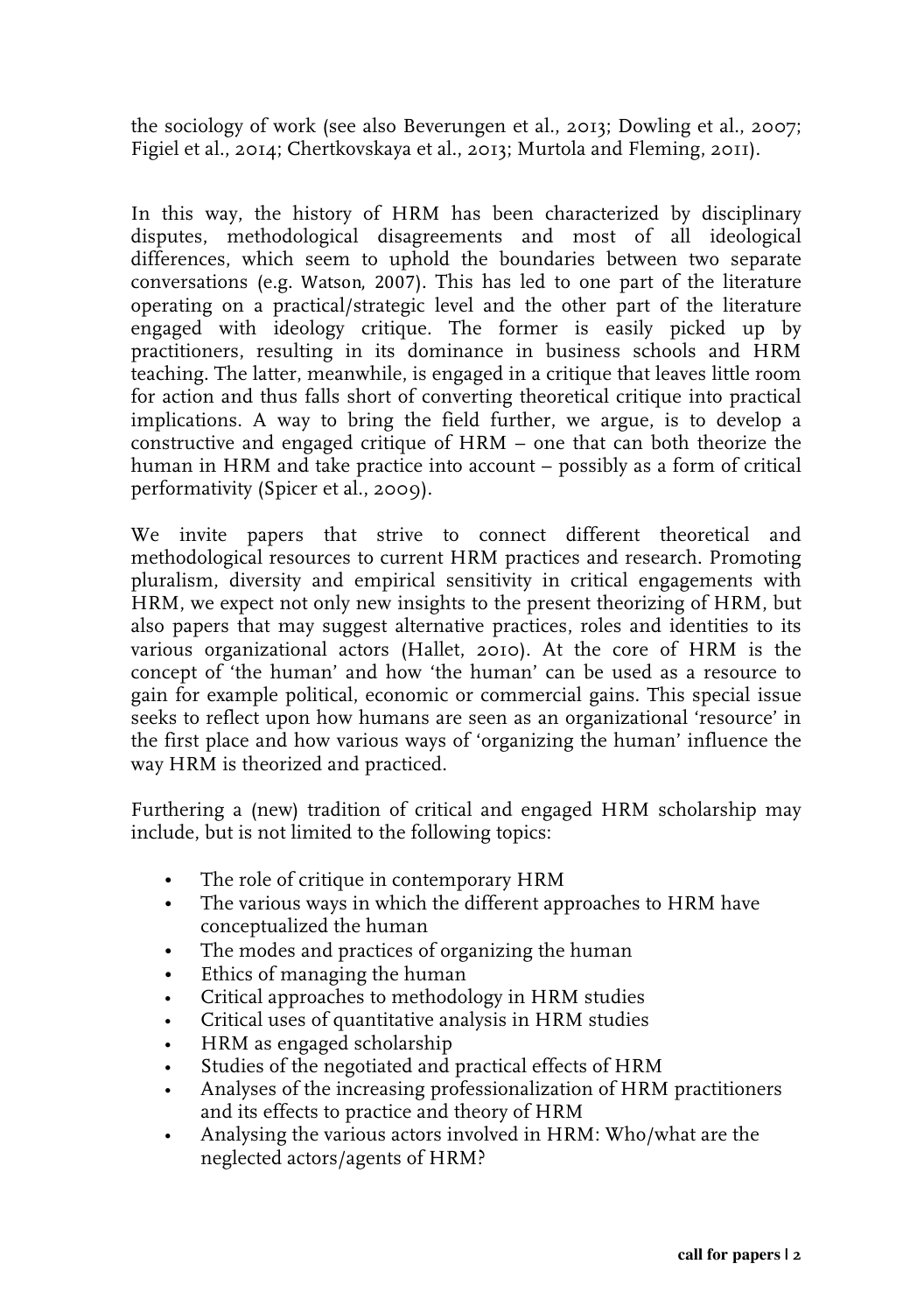## **Deadline for submissions: April 1 st , 2016**

All contributions should be submitted to Frans Bévort (fb.ioa@cbs.dk). Please note that three categories of contributions are invited for the special issue: articles, notes, and reviews. Information about these different types of contributions can be found at: http://www.ephemerajournal.org/how-submit. Contributions will undergo a double blind review process. All submissions should follow *ephemera*'s submissions guidelines, available at: http://www.ephemerajournal.org/how-submit. For further information, please email Frans Bévort (fb.ioa@cbs.dk).

## **References**

- Barratt, E. (2002) 'Foucault, foucauldianism and human resource management', *Personnel Review*, 31(2): 189-204.
- Beverungen, A., B. Otto, S. Spoelstra and K. Kenny (2013) 'Free work', *ephemera*, 13(1): 1-9.
- Braverman, H. (1974) *Labor and monopoly capital. The degradation of work in the twentieth century.* New York: Monthly Review Press.
- Burawoy, M. (1979) *Manufacturing consent: Changes in the labor process under monopoly capitalism.* Chicago: The University of Chicago Press.
- Chertkovskaya, E., P. Watt, S. Tramer and S. Spoelstra (2013) 'Giving notice to employability', *ephemera*, 13(4): 701-716.
- Delbridge, R. and T. Keenoy (2010) 'Beyond managerialism?', *The International Journal of Human Resource Management*, 21(6): 799-817.
- Dowling, E., R. Nunes and B. Trott (2007) 'Immaterial and affective labour: Explored', *ephemera*, 7(1): 1-7.
- Figiel, J., S. Shukaitis and A. Walker (2014) 'The politics of workers' inquiry', *ephemera*, 14(3): 307-314.
- Fleming, P. and A. Sturdy (2011) ''Being yourself' in the electronic sweatshop: New forms of normative control', *Human Relations*, 64(2): 177-200.
- Grey, C. (1994) 'Career as a project of the self and labour process discipline', *Sociology*, 28(2): 479-497.
- Hallett, T. (2010) 'The myth incarnate: Recoupling processes, turmoil, and inhabited institutions in an urban elementary school', *American Sociological Review,* 75(1): 52-74.
- Jackson, S.E., R.S. Schuler and K. Jiang (2014) 'An aspirational framework for strategic human resource management', *The Academy of Management Annals*,  $8(I): I-56.$
- Janssens, M. and C. Steyaert (2009) 'HRM and performance: A plea for reflexivity in HRM studies', *Journal of Management Studies*, *46*(1): 143-155.
- Legge, K. (2005) *Human resources, realities and rethorics*. London: Palgrave.